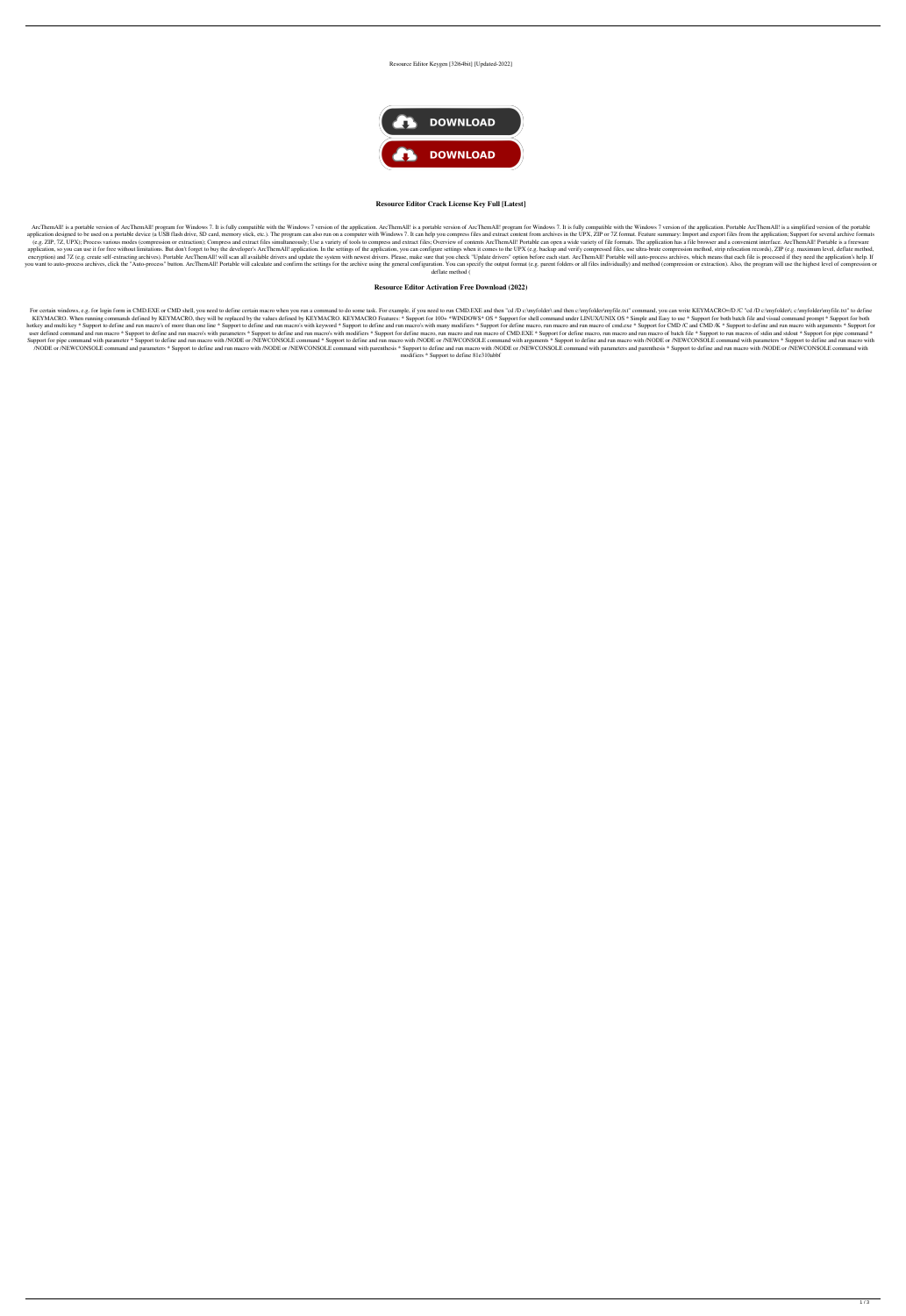### **Resource Editor Activation Code With Keygen**

\* The simple and easy to use resource editor with extensive functions and integrated smart tools. \* It offers you a convenient way to edit resource script file (\*.rc) easily. \* Allow you to quickly access to \*rc files, fin Saves all changes made into the resource script file. \* Ideal tool for Windows 3. Simple XML Editor for.NET R 1.0.1.2 Description: Simple XML Editor for.NET provides a native XML editor for C# and VB.NET developers, based parsing, mapping, transformation, folding. • User friendly interface: Add and edit XML Documents. • Supports both visual and editing mode. • Drag&Drop operations and other methods. • Localization support. • You can set up save the file. . No. of attributes you can add: List, Text, Boolean, Integer, Boolean, Date, Time, Double, String, File. 4. Simple In-App Search for.NET R 1.0.2.1 Description: Simple In-App Search for.NET provides a fast w lot to search and find items. Main Features: • Search with words, phrases and regular expressions in your.NET application. • List of saved search rules. • Perform multiple search operations at the same time. • Multi-lingua Description: Simple Win32 Project Manager (SWPM) is an easy to use and powerful Win32 project manager. SWPM offers a rich set of features and is extremely useful for creating and managing Win32 applications. 6. Simple XML

License: Extended description: Extended description: Syntax: Public Class EditorLib Private m\_fileData As Data.FileDictionary Public Function GetFileData () As Data.FileDictionary Set GetFileData End Function Public Proper Property End Class Another major difference between this DLL and the 'VS2010 Resource Editor' is the usage of the JSON format. The 'VS2010 Resource Editor' DLL can, In addition, the 'VS2010 Resource Editor' DLL can, In add works only with the 'Type.XML'. What is the difference between the JSON file format, and the 'Type.XML' format? The 'Type.XML' format is used to represent a List in which each item is an object. For example: Item 1 Item 2 these resources are files in.RESX format. An example of a JSON file is: [ { "key":"item 1", "string":"Item 1", 1, "string":"Item 1"}, { "key":"item 2"}] All of these resources are files in.RESX format. In addition, the 'VS embedding resources that are HTML-based such as JavaScript, ASP, HTML, or any other format that uses HTML as its primary markup language. There is no support for updating the resources in an HTML-based resource file using UseTypeOfXmlResourceEditor to return from the SaveChanges method a value of type Data.FileDictionary. String: Note: The Resource Editor DLL does not save the String resources that are not marked with the resource key

### **What's New in the Resource Editor?**